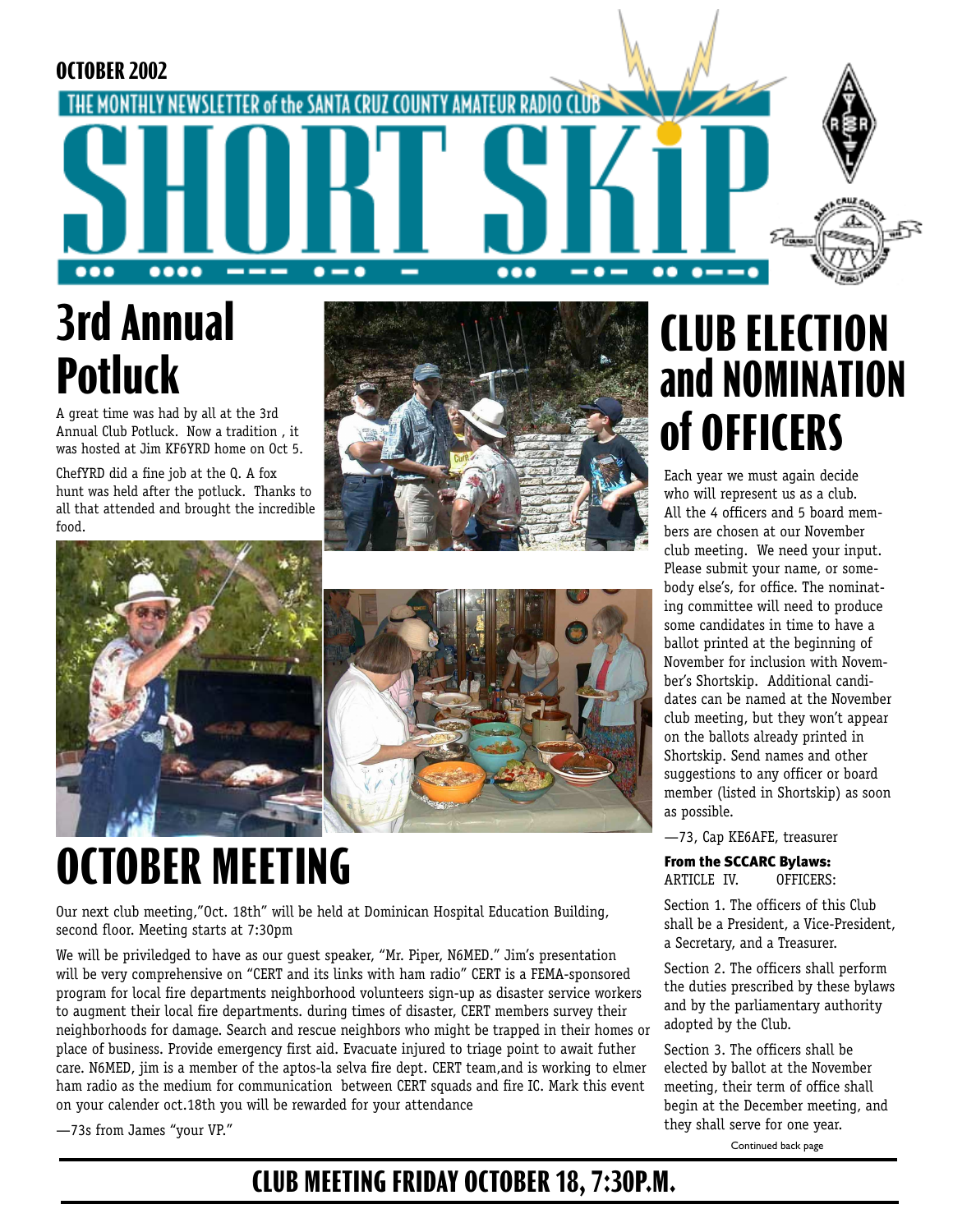

Published 12 times per year. Free to members. Santa Cruz County Amateur Radio Club , Inc. Post Office Box 238 Santa Cruz, CA 95061-0238

Editor and Publisher Ron Baldwin, K6EXT (831) 419-1025 K6EXT@fireclay.com Columnist: Art Lee, WF6P Writer: Ron Skelton, W6WO Distribution: Elaine Pennell, KE6FRA



By Art Lee WF6P

At our last ham club meeting, Rich Hanset, KI6EH, Vic Linderholm, AE6ID (ex-KG6JOQ) and I had an impromptu ARES meeting. Vic is the Van Committee chairman and getting ready to draw up plans for getting the new van onstruction started. The old van served the county for many years before it was handed over for ARES services. The old van was getting a bit wobbly in the steering department and was lacking in roominess in the operating area. I recall that we took the van around to several schools and gave emonstrations to grade school children. It was a big hit as we would take a ew students at a time to the van to communicate with their classmates back in the classroom. Some students were shy about talking at first but after they warmed up to it, had fun. Several communicated in Spanish. Our isitations were big hits with the teachers. Dan Quan, N6WIB; Hank Bond, KG6EE; Dave Taylor, K6GHA; and I went to my grandson Eric's 5th grade class at Natural Bridges school. He was 10 or 11 years old then and is now 23. How quickly time passes.

Hello everyone out there in Santa Cruz radio land. It's that time again. I will be looking forward to seeing you at the next meeting coming up on the 18th. I know Jim our hard working Vice Prez has cooked up another great presentation and of course the usual great goodies from tion and of course the usual great goodies from Sue Ann's refreshment committee should prove once again that our meetings are not to be missed! Don't I owe you a eye-ball QSO? I think so.

Believe me I always pay off on those kind of debts. I know many people are looking forward also to ARRL's Pacificon in

Concord happening on the same weekend as our meeting. Looks like a busy and fun weekend indeed. Up ahead we will be having the December celebration meeting with the usual good food and friends. This sure has been a fun year, hasn't it? I just about forgot to thank Jim and Norma for the wonderful chief YRD barbeque last Saturday. Great food, lots of stories and friends make it one of the best events of the year. Thanks Jim and Norma so very much! Thanks everyone for the great support, Your Prez, Richard KG6AXD

So, with a great need to replace the old van, Vic is looking for help. Constructing the first van was fun so I expect the second will be also. A couple of the original crew have moved away and arl Duncan, KE6RU, a SK. The new van will be larger and allow for a greater number of operators and will certainly be a welcome addition to ARES functions. If you have a desire to help out in any capacity, we can use you. Wiring? Antenna construction? Generator installation? Setting up operating stations? Operating? Give Vic a call at 476-5567 or email him at Vlinderh@pacbell.net. He'll be glad to hear from you.

George Smith, KC6VSG, and Leon Millburn, KD6FAQ, had an exciting time working he Uvas/Gilroy fire as a part of the Damage Assessment Team. They spent 3 days, working from 0700 to 1500 for two days and 1900 on another day. They accompanied CDF firefighters checking burned-out sites. George said, "We ere well outfitted with nomex coats and pants and a fire shelter from the supply office in Gilroy. Oh, on the first day, however we had no nomex pants!" Leon and George drove up to the fire line in George's 2 wheel drive an and got within 150 feet of the fire. "It was a little hot up there on the first day," George added. "I was afraid of getting stuck on the jeep trail and blocking it." Later, CDF drivers said that that would not present problem as they had bulldozers to push any blockades aside! George and Leon met three other ham operators from Santa Clara County ARES. The hams operated out of the Santa Clara

County Comunications van at the Incident ommand Base and were in contact with SCC OES. For the final two days, the operators worked from tents or their private vehicles. George and Leon worked as damage assessors the whole time, using CDF provided GPS and camera equipment. Coordinates were punched in on the GPS and plotted by computer later each night.

Jim Piper, N6MED, will be coordinating ham operators providing communications during the Aptos Firewords display on Sunday, the 13th.

# **ODE to CW**

Eric (AE6HZ) and I have been playing around with CW, making our first

contacts ever. Here's an ode to CW from our expeditions.

> tonight it's all that you can hear a perfect tone; a pure cq it propagates through any air these sets of beeps are meant for you and as you key you must be brave: continuous wave

tonight a rare DX you'll find through shaking hands you'll work the station

on 40 meters ease your mind while you have perfect propagation your breathing's fast, your cheeks are flush

cw rush — Alexandra Carey, AE6IN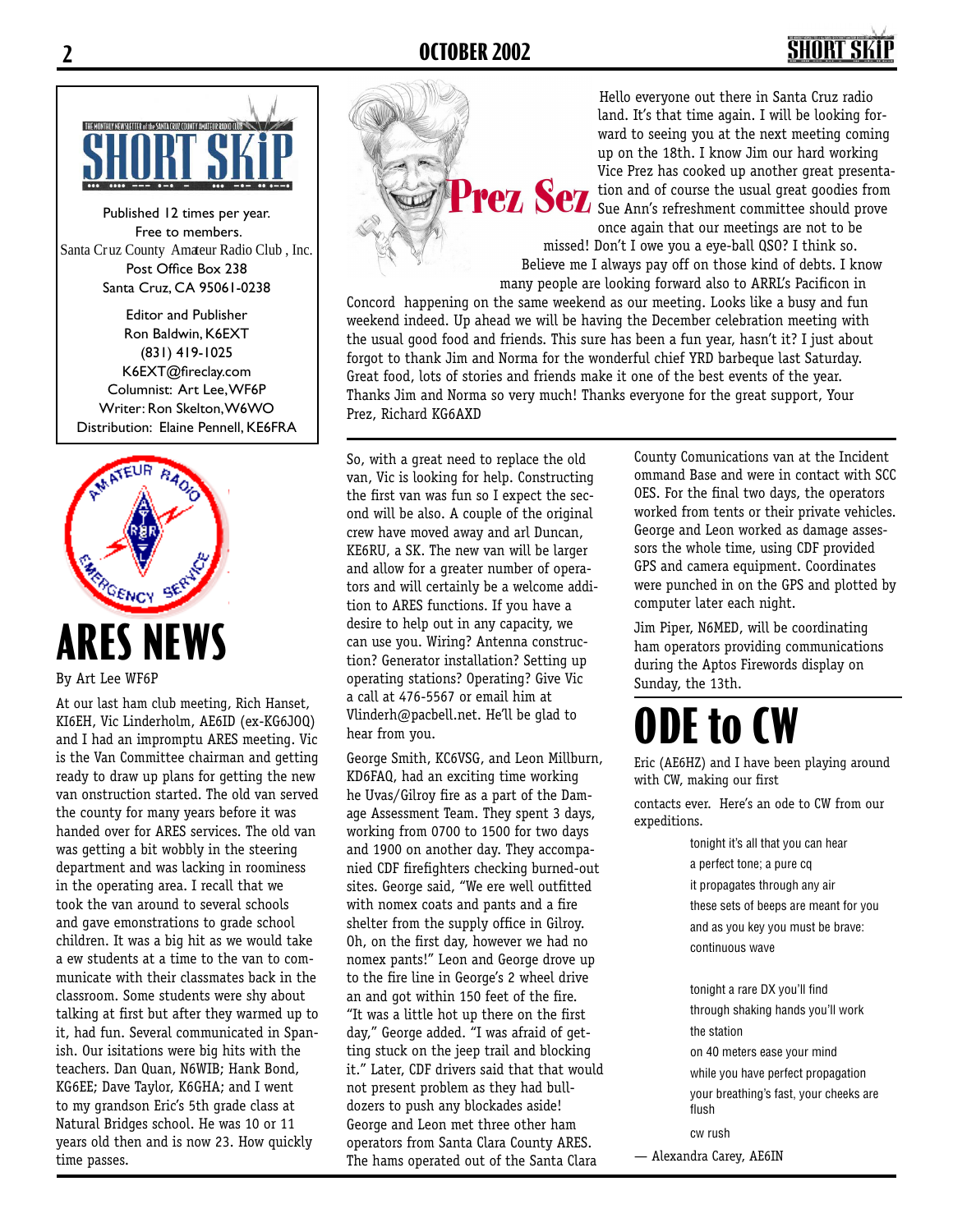### **SHORT SKI**

#### By Art Lee WF6P **ATT** З

Oh boy, this was a Maritime Mobile week time for me. Crewed on N6NUN Terry Park's Hatteras 53, taking it up to Sausalito. Made the run from Santa Cruz to the Golden Gate Bridge in 6.5 hours doing 11.2+ knots most of the way. Seas were glassy calm in solid fog with only 100 feet viz. Our wake was nearly as large as that of an aircraft carrier. Terry has the very best of nav gear on board, including radar and GPS plotter, so no problem with not seeing any oil tankers bearing down on us. I had a twice-daily sked with Donna, AB6XJ, on HF. Being able to talk to one's XYL when away from home is very enjoyable. The 40 meter band was quite good in both AM and PM so it worked out. One night I was delighted to have a nice QSO with Suellene, KG6MBT and Donna. Steve, AC6P, was control operator for Suellene. Donna had to relay some of the traffic from Suellene as their Zayante QTH was not coming through clearly.

Took my J-38 straight key along for some cw practice. Terry had to -- now get this program his new ICOM for that mode. His rig has a built in keyer so we had to break out the manual to find out how to undo it. Remember the good old days when you just had to rotate a knob from SSB to CW to have this happen? Computerized ham radio, who'da thunk it? Not only that, but who's gonna fix it when it breaks? In the evening, I worked a couple of contacts. One in Texas, another in Washington State. The only bad thing about a straight key is that you have to make your own dits. Unlike the paddle I'm used to, holding the key down only gives you a long dahhh! Terry uses the auto tuner for his Marine SSB and feeds the ICOM signal through it to two 23 foot vertical whips. Works nice and we got strong signal reports, always. It was fun, sitting in the captain's seat aboard Hai Yan, looking out through the cabin windows at the lights of San Francisco and tapping out code. I even got a chance to talk to my brother, Stanley, KB6SEI, on his Pinole repeater, on 2 meters (voice).

In Richardson Bay we took on fuel, then headed for Angel Island. En route, we passed

#### **OCTOBER 2002 3**

the Tartan 37 sloop Rouser at anchor. We hailed Angela, KD7RAQ, and husband Eric, KD7RAP. Terry idled back on the engines as we stood off and talked to them a bit. They told us they were headed for Santa Cruz in 2 days. Two days later they and I were the guests of Ron, KD6BD, Miggles, N6FAC, and their beautiful daughter, Erica, at their QTH in the Santa Cruz mountains. Ron and Miggles owned Rouser in years past and made a trip to Tahiti on her. When first purchased by Ron and Miggles, Herb Lundin, WA6LOB, and I helped bring the boat up from San Diego. After a delicious dinner, they showed us their photo album of the trip. The next day, we all got together for a cruise on Monterey Bay aboard Rouser. The winds and seas were perfect and the roller-furling jib provided plenty of thrust to move us along at about 6 knots Also aboard was Bill Frazier, the "in-between" owner who purchased the boat from Ron and Miggles. We all got a chance at handling the boat. The boat was so well balanced that I only had to use one finger on the helm to keep on course. Angela and Eric are en route to Mexico, thence to Tahiti. They will use the Pacific Maritime and Seafarers nets on 14.313 mHz at 0330 UTC for position reporting.

The Shriners Hospitals will be holding a free examination and screening clinic on Saturday, October 19th, at 204 E. Beach St., Watsonville, from 0900 to 1300. The hospitals are for children with orthopedic problems (related to bones, joints or muscles), spinal or burn deformities. Contact Myrl Blum at 429-1653, or Art Lee at 426-5279, for further information.

There is a VE Test scheduled for 1000 Sunday, October 13th at UCSC. Location: Baskin Engineering Building.

# **CAKE CRUMBS**

Another fun session at Surf City Sept 28th with Eric WA6HHQ, Peter AB6WM, Bob K6XX, Pat AA6EG, Dick W7QHE, Barry AE6IL and first time for Eric AE6HZ who is a computer technology student at UCSC.

As usual antennas were the main topic with Bob talking about a unique way to get some gain on WARC bands with a pair of trap dipoles, Eric plans to use one of the new computer controlled beams from Fluid Motion and Pat describing construction of a rugged J pole using copper pipe. Dick showed a picture of his distributed bird design HI.

Ron showed a copy of the NJQRP newsletter which always has interesting kits and small home brew projects. Bob described a low noise way to use power regulator ICs.

The two Erics discussed the prospect of a presentation to the newly formed club at UCSC.

The web site managed by AC6V was recommended as the first place to go for ham radio information sources

Pat mentioned that there were surplus buildings available at Ft Ord so anyone needing a shack could contact him.

Ron showed his home brew DDS board that is a module of the RX under construction and this lead to a general discussion on where the performance and cost of entirely digital/software radios are today.

### **The More Things change .........**

It is an error of statement to characterize the whole army of wireless experimenters in the US as mere"amateurs". Hundreds of men, young and old, who have been classified as wireless amateurs are in fact physicists of the highest calibre. They find experimentation in radio not only an instructive mode of recreation, but many of them engage in the work with serious intentions hoping thereby to contribute their mite towards the general progress of the art. That many have made good in that respect is a matter of historical record. The amateur wireless experimenter is no longer considered a menace (Emphasis added W6WO). His status is now settled. He proved his worth in the recent European conflict as Government officials have publicly acknowledged. The amateur radio expert today is recognized as a safeguard against possible future emergencies. He has the backing of America's foremost scientists, the good will of the Army and Navy, and the commercial company sees in him a potential engineer or expert operator.

Elmer E. Bucher Authors note in The Wireless Experimenters Manual N.Y.C. May 1919